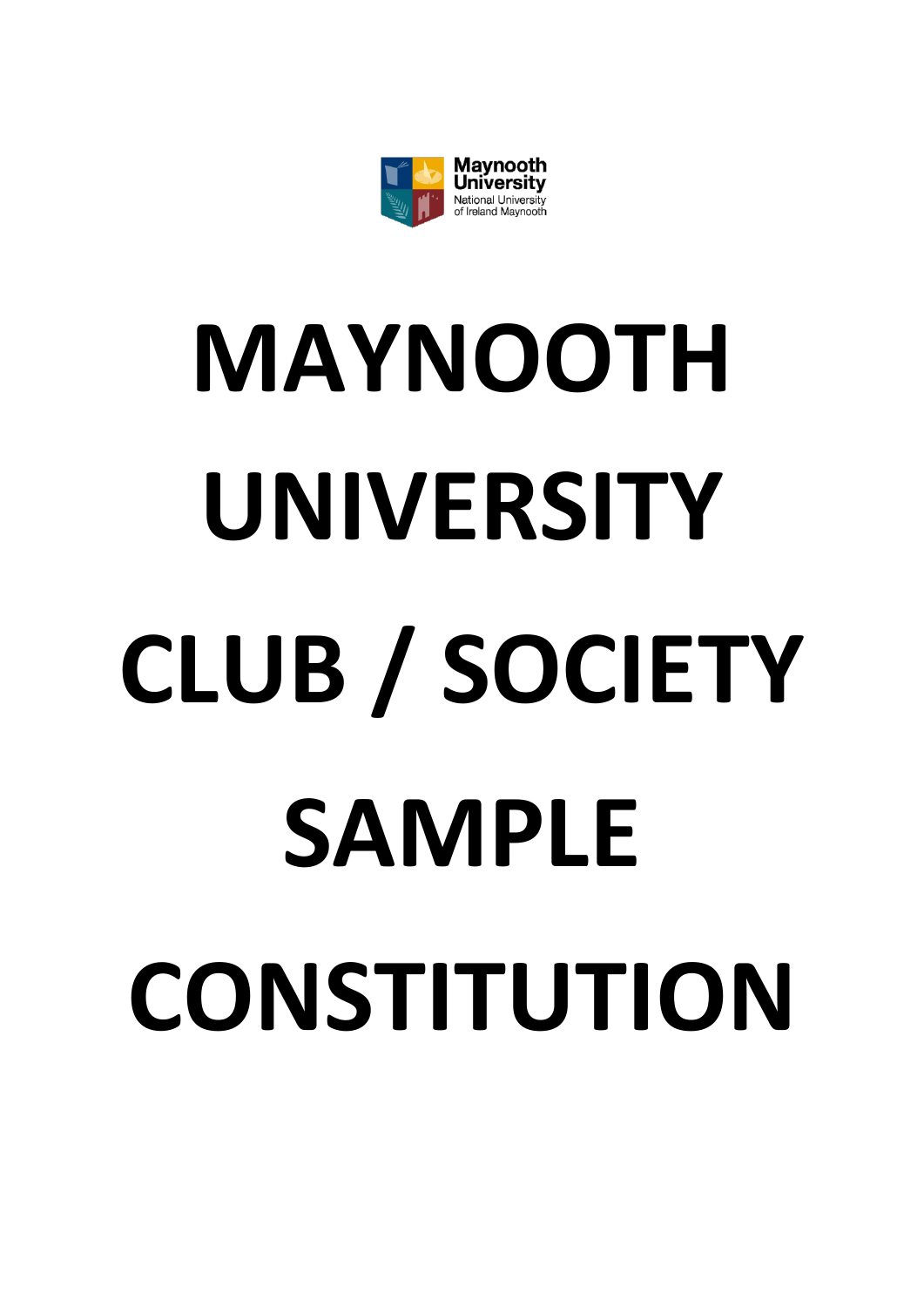

## **Maynooth University**

### **American Football**

## **Club/Society**

**Constitution**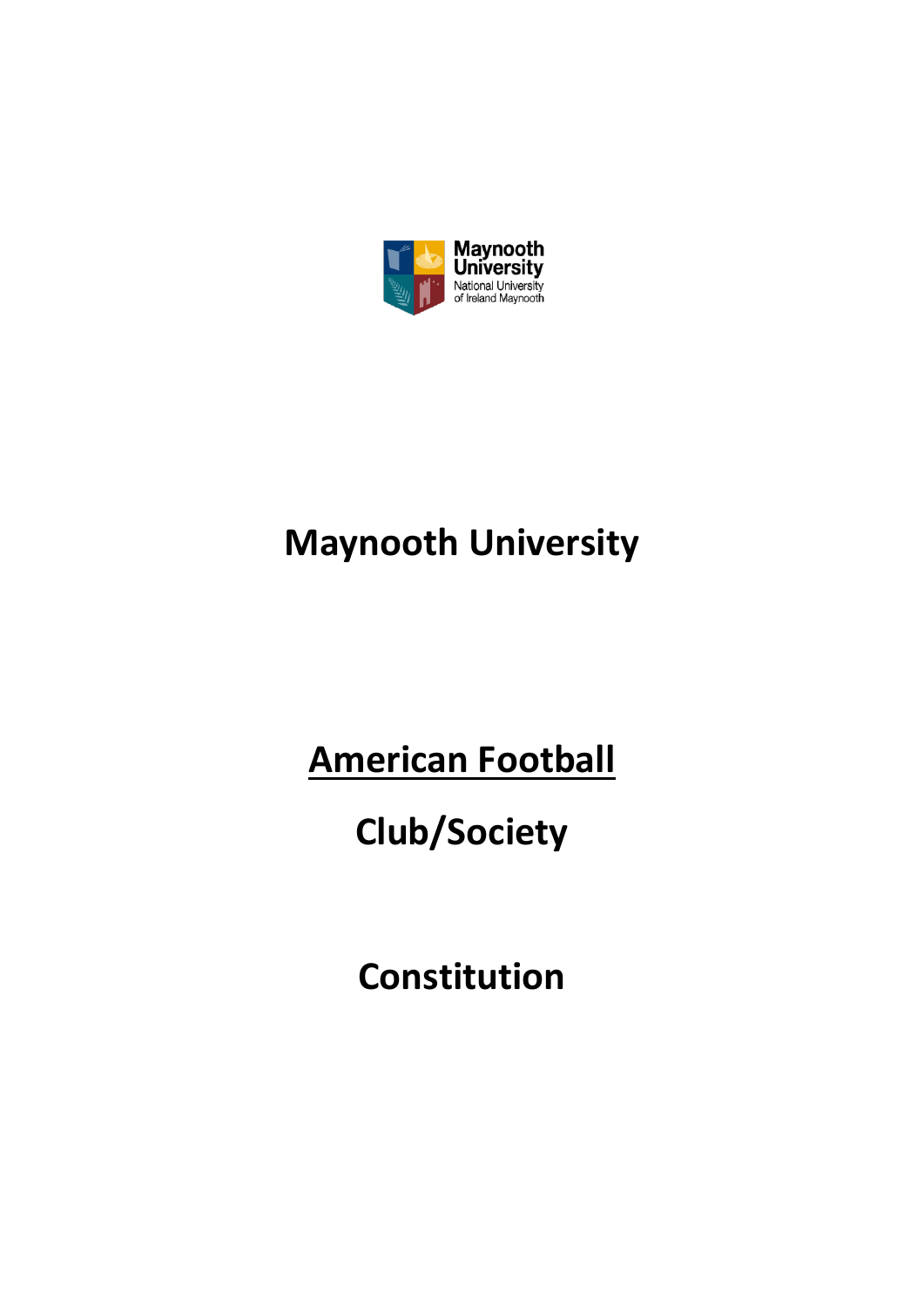#### **1. Name of Club/Society:**

**1.** The name of the Club/Society shall be the "MAYNOOTH UNIVERSITY

American Football Club/Society", hereafter referred as "the Club/ the Society/".

#### **2. Aims and Objectives:**

The aims and objectives of the Club/Society shall be as follows:

- **2.1 Social**
- **Watching Weekly Matches**
- **Weekly Meetings**
- **•** Seasonal Events
	- **2.2 Sport**
- **Monthly Blitz (5 a Side)**
- **•** Seasonal Games
- **Throwing the Ball around a Little**

#### **3. Membership:**

**3.1** Full membership of the Club/Society shall be open to all registered students of the National University of Ireland, Maynooth (MAYNOOTH UNIVERSITY); St.Patrick's College, Maynooth (SPCM); the Pontifical University and National Seminary of Ireland upon payment of a subscription fee as set by the Governing Executive Committee of the Club/Society and in accordance with the guidelines set out by the Capitation Committee.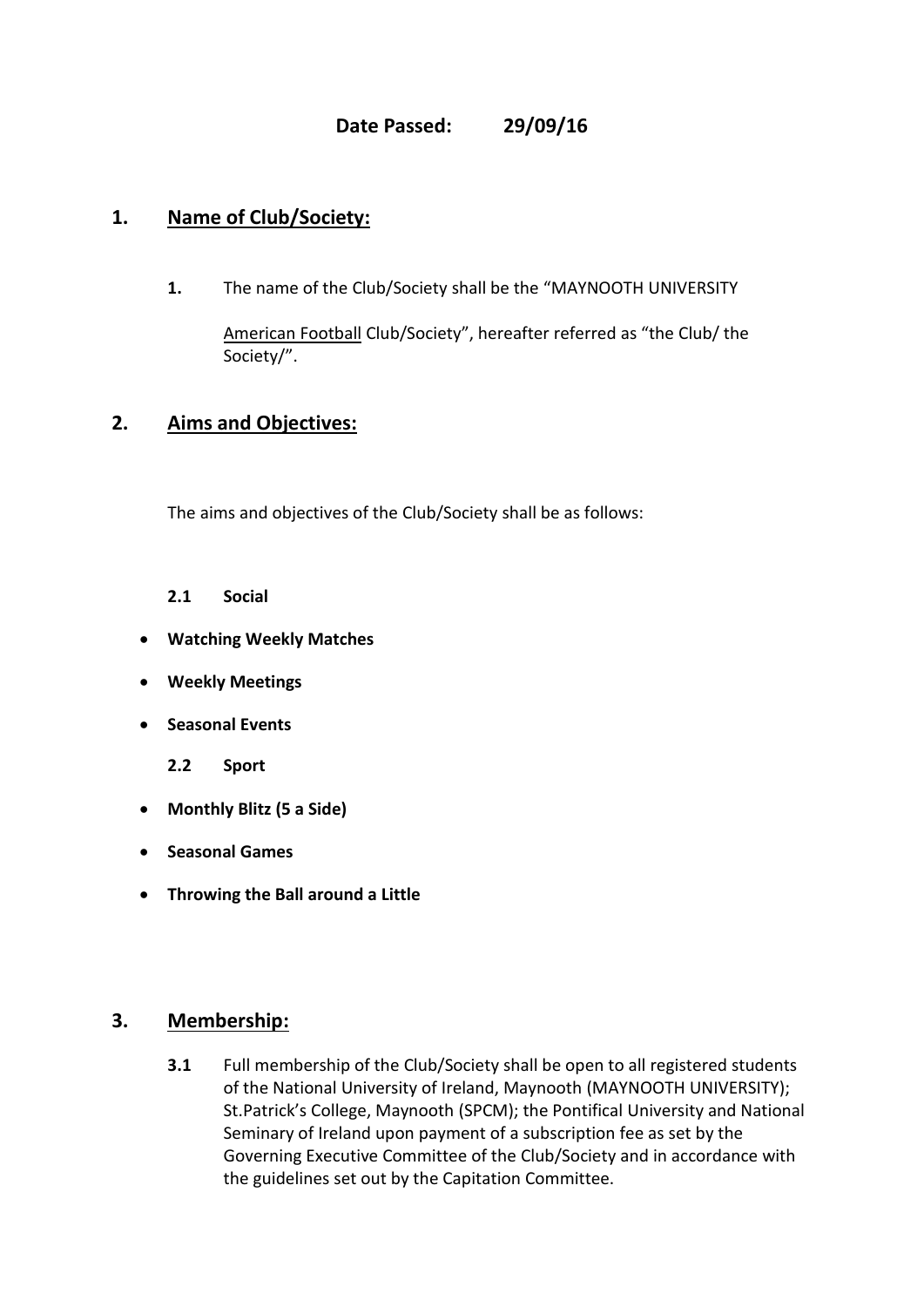- **3.2** Full members of the Club/Society shall be:
	- i) Entitled to attend and speak at all general meetings of the Club/Society
	- ii) Eligible for election to the Club/Society's Governing Executive Committee
- **3.3** The Club/Society recognises the importance that staff and graduates of MAYNOOTH UNIVERSITY and SPCM can play in the development and long term success of a Club/Society. It shall therefore endeavour to maintain contact with such former members as wish to retain their connection with the Club/Society.
- **3.4** To this end the Governing Executive Committee of the Club/Society shall be empowered to create a class of "Associate Member" of the Club/Society.
- **3.5** Associate Membership shall be open to all staff and alumni of MAYNOOTH UNIVERSITY and SPCM upon payment of a subscription fee as set by the Governing Executive Committee of the Club/Society and in accordance with the guidelines set out by the Capitation Committee. The associate membership fee shall not be less than the ordinary membership fee and no more than 10 times the ordinary membership fee.
- **3.6** Associate Members shall be entitled to attend all general meetings of the Club/Society. Voting rights of associate members at general meetings shall be determined by the Governing Executive Committee and may be altered by a majority vote at a general meeting of the Club/Society.
- **3.7** Associate Members shall be ineligible for election to the Club/Society's Governing Executive Committee.
- **3.8** Other rights of Associate Members shall be determined by the Governing Executive Committee but may also be granted or revoked by a majority vote at a general meeting of the Club/Society.
- **3.9** The rights of an Associate Member shall not exceed those of an ordinary member of the Club/Society.
- **3.10** All members shall be bound by this constitution.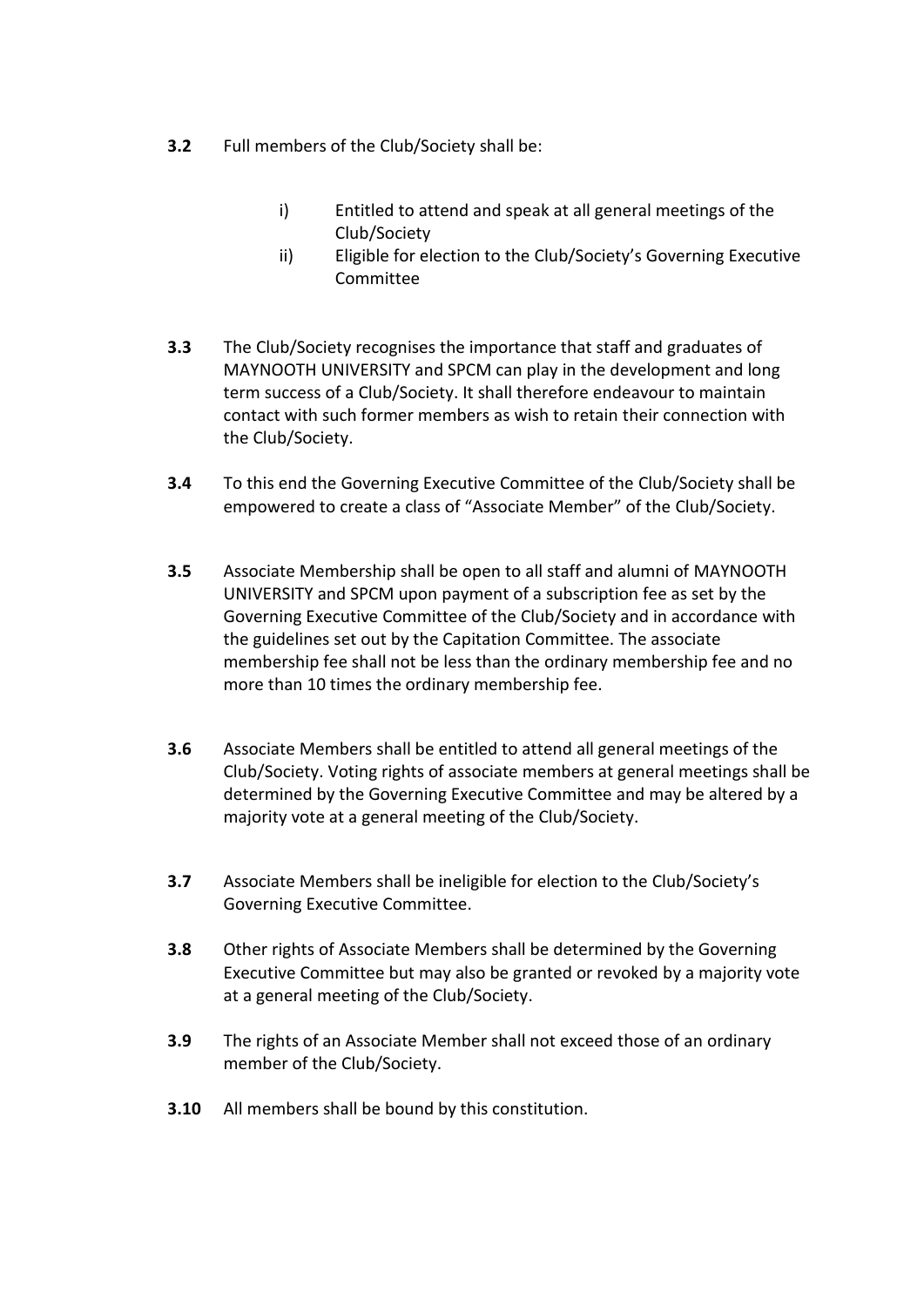#### **4. Governing Executive Committee**

- **4.1** The Club/Society shall have a Governing Executive Committee (hereafter referred to as the "the committee") which shall be elected annually by the membership.
- **4.2** The committee shall run and direct the ongoing activities of the Club/Society on behalf of its members and in accordance with the aims and objectives.
- **4.3** Although decisions should be arrived at by the consensus of the committee (where possible), committee decisions shall be decided by majority voting.
- **4.4** A quorum for committee meetings shall be two thirds of committee members.
- **4.5** The Committee shall consist of :
	- i) Chairperson
	- ii) Vice Chairperson
	- iii) Secretary
	- iv) Treasurer
	- v) Public Relations Officer
	- vi) A number of other Members, e.g. Assistant Secretary, Assistant Treasurer, Equipment Officer, Ordinary Committee Members, etc.
- **4.6** Assistant positions shall be filled by co-option by the committee as the need arises.
- **4.7** Sub-committees may be co-opted where the need arises and at the discretion of the committee.
- **4.8** The Term of Office of these elected officers shall be one year running from 1st July until the 30<sup>th</sup> June of the following year.
- **4.9** A person shall not hold the same office for more than 2 successive years.

#### **5. Election of the Governing Executive Committee**

**5.1** The committee members shall be democratically elected at the Annual General Meeting (AGM) or at an Extra-ordinary General Meeting (EGM) of the Club/Society.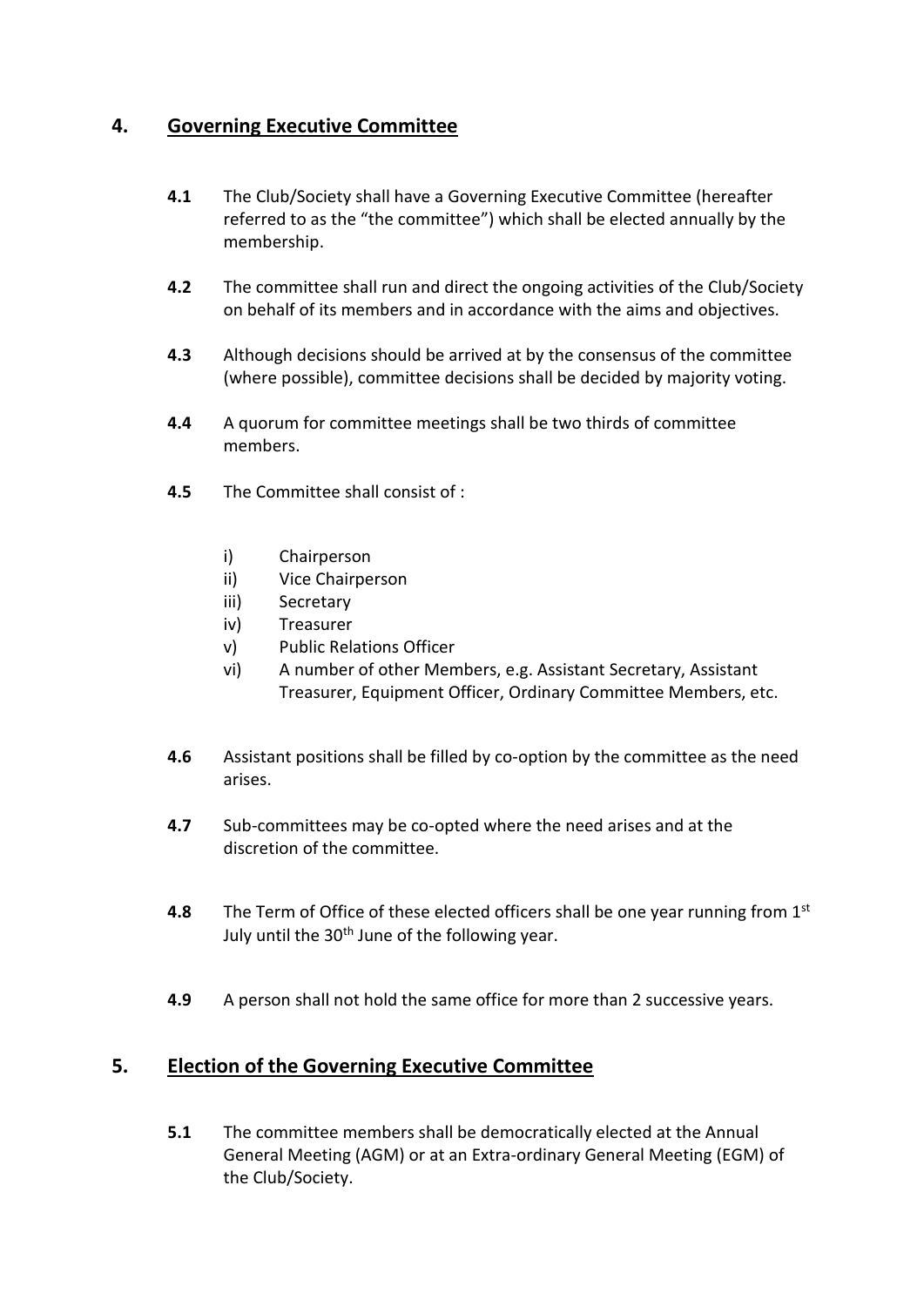- **5.2** Club/Society AGM's and committee elections, where possible, should be held before the end of semester 2 of a given academic year in accordance with Capitation Committee rules.
- **5.3** To seek election to the committee, each candidate must have 2 nominations by current members of the Club/Society.

#### **6. Duties of Governing Executive Committee**

- **6.1.1** The Chairperson shall be the chief officer of the Club/Society whose functions include chairing all meetings of the committee and officiating at meetings of the Club/Society.
- **6.1.2** The Chair of any meeting shall have an ordinary vote at committee meetings and meetings of the Club/Society. In the event of a tied vote on any matter she / he shall have the casting vote.
- **6.2.1** The Vice Chairperson shall assist the Chairperson in all their duties.
- **6.2.2** The Vice Chairperson shall assume the duties of the Chairperson (unless otherwise directed by a general meeting of the Club/Society) in the event that the Chairperson is absent or is unable to perform their duties.
- **6.3.1** The Secretary's function shall be to deal with all correspondence and records of the Club/Society.
- **6.3.2** The Secretary keep minutes of all committee meetings, of all general meetings, of the Annual General Meeting or any other meetings relating to the business of the Club/Society when requested by the committee.
- **6.3.3** The Secretary may keep a record of authorisation of expenditure.
- **6.3.4** The Secretary shall give notice to all members of the Clubs/Society's meetings, events and functions.
- **6.3.5** The Secretary shall assist the Public Relations Officer to organise fund raising events and sponsorship where necessary.
- **6.4.1** The Treasurer's function shall be to administer the funds of the Club/Society and to maintain accounts and budgets.
- **6.4.2** The Treasurer shall be responsible for the maintenance of accounts subject to the decisions of the committee in compliance with the regulations set down by the Capitation Committee.
- **6.4.3** The Treasurer shall keep full records of income and expenditure of the Club/Society. The Treasurer shall also keep a record of who authorised various expenditures and shall issue receipts.
- **6.4.4** The Treasurer shall sign all cheques and withdrawals forms from the Club/Society's bank account.
- **6.4.5** Where the Treasurer is decreed as unavailable, another designated person may sign cheques and withdrawal forms for the Club/Society on consultation with the Capitation Committee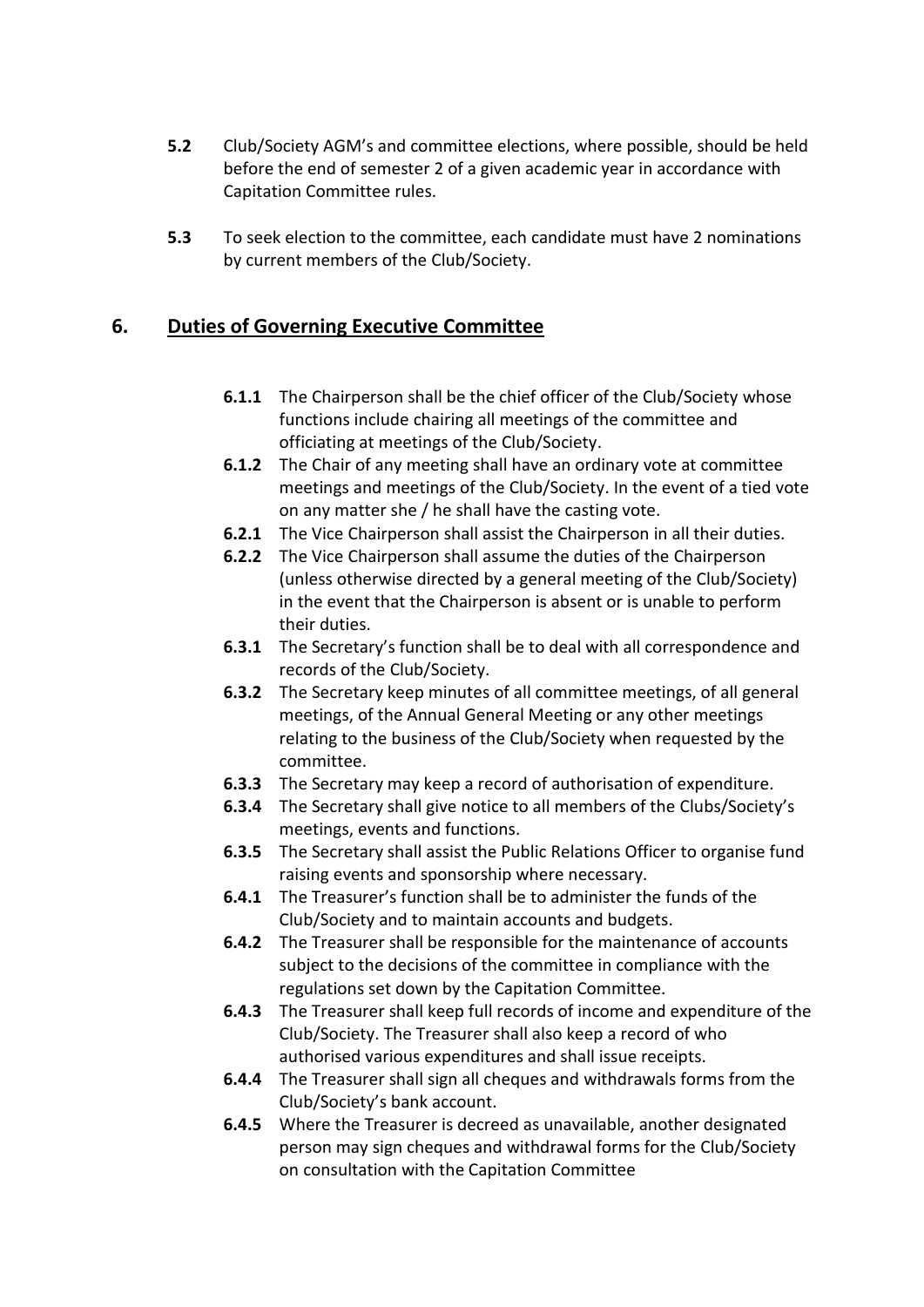- **6.5.1** The Equipment Officer shall be responsible for the fixed and current assets of the Club/Society in compliance with the regulations set down by the Capitation Committee.
- **6.5.2** The Equipment Officer shall maintain a record of all fixed and current assets belonging to the Club/Society and will report an inventory list to the committee at the start and end of the academic year.
- **6.6.1** The Public Relations Officer (along with the Secretary) shall be responsible for the advertising of all functions of the Club/Society through all means possible.
- **6.6.2** The Public Relations Officer (along with the Secretary) shall deal with external correspondence and maintain records of the contribution outside bodies have had for the Club/Society and to give notice to all members of these contributions.

#### **7. Dismissal and Resignation of Committee Members**

- **7.1** No member of the committee shall be dismissed from office unless:
	- i) Written notice of a resolution to seek such a dismissal, signed by 10% of the members of the Club/Society is received 4 working days prior to a general meeting at which such a resolution shall be debated.
	- ii) Two thirds of the Governing Executive Committee may also call a meeting to debate the dismissal of another committee member.
- **7.2** A resolution to dismiss a committee member shall be passed by a simple majority voting at the relevant and quorate meeting.
- **7.3** A committee member wishing to resign must submit a letter in writing declaring that intention to resign to the Secretary, who will immediately inform the committee as a whole. The responsibilities of that person shall be delegated to other committee members(s)until a by-election can held to reelect a new person to the position.

#### **8. Meetings**

- **8.1** There shall be an Annual General Meeting (AGM) held each year.
- **8.2** The AGM shall be held no later than in the final month of the Academic year where the main committee members will be elected (where possible).
- **8.3** Elections for the offices of the Governing Executive Committee shall take place at this meeting.
- **8.4** A quorum of the meeting shall be 3 Governing Executive Committee members and 10% of the ordinary membership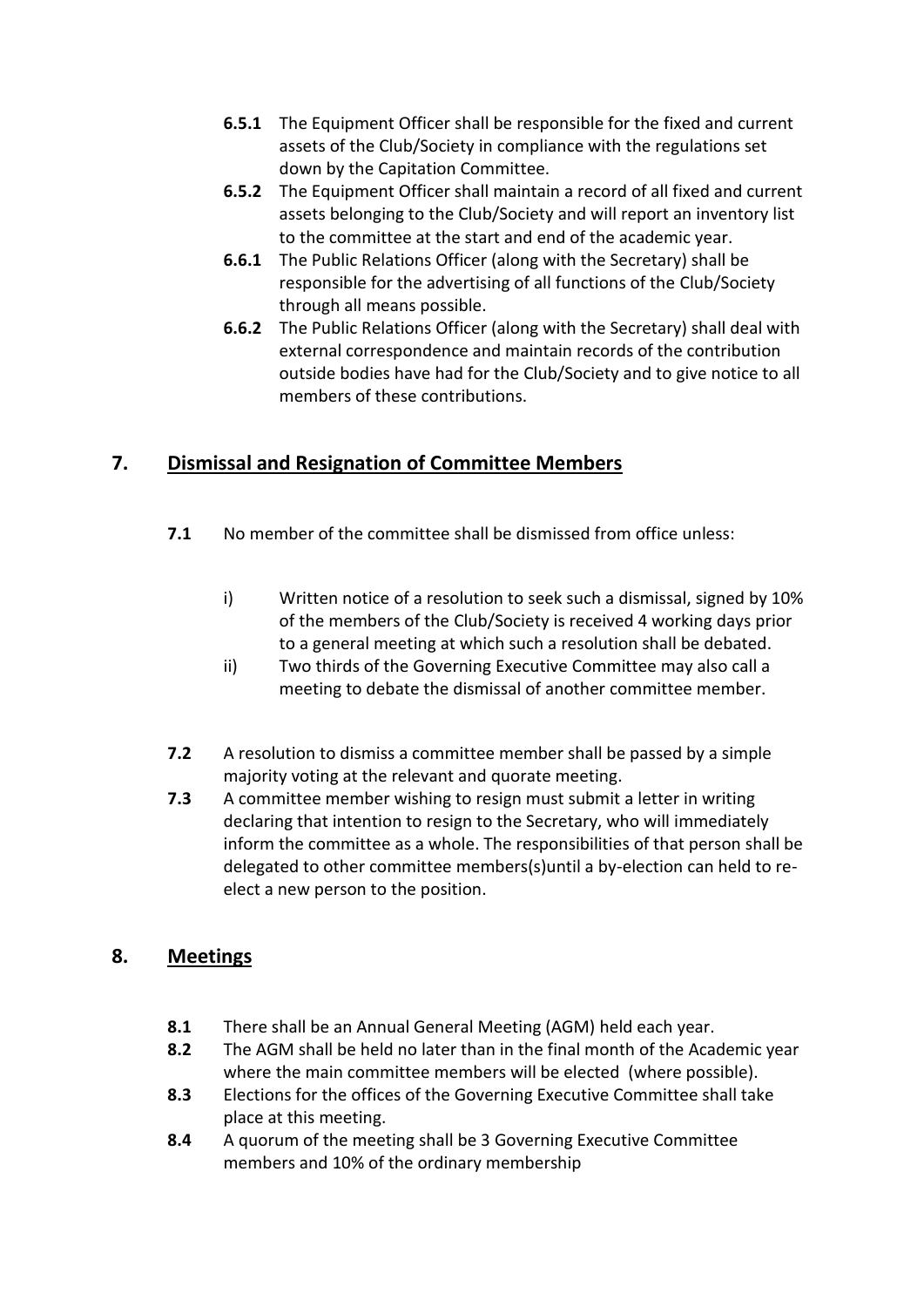- **8.5** The business of the AGM shall include elections of relevant Executive Governing Committee as well as annual reports from the outgoing Governing Executive Committee (which should include a Treasurer's report on the finances of the Club/Society).
- **8.6** An Extra-ordinary General Meeting (EGM) shall be convened if:
	- i) 10% of the ordinary membership of the Club/Society request such a meeting in writing.
	- ii) A quorum of the Governing Executive Committee requests such a meeting in writing.
	- iii) A vacancy on the current committee occurs and there is a need to elect a replacement.
- **8.7** Elections for the offices of the Governing Executive Committee shall take place at the AGM or EGM (where relevant).
- **8.8** Notice of all meetings shall be given to the membership at least 5 working days prior to the date of the meeting.
- **8.9** At a meeting, a member may propose a resolution relating to the business of the Club/Society. The resolution shall be voted on by a show of hands and a declaration of the President that the resolution is carried (unless a secret ballot is demanded by any 5 members) shall be conclusive evidence that the resolution has passed or failed.
- **8.10** In the event that the President's resolution (8.9) is challenged, a recount of the votes will be administered in which a number of appropriate people will be appointed by the committee as "tellers" to count the votes. The result will be announced by the President or the Vice-President (where requested by the general meeting).
- **8.11** No resolution may contravene Maynooth University policy or Capitation Committee policy.

#### **9. General**

- **9.1** There shall be a Honorary President of the Club/Society who shall be a staff member in compliance with the regulations set down by the Capiation Committee.
- **9.2** The membership fee for the Club/Society shall be in compliance with the conditions set down by the Capitation Committee
- **9.3** Each member of the Club/Society shall be entitled to receive a copy of this Constitution, on demand, free of charge.
- **9.4** In the event of a clash with the Capitation Committee rule and regulations, the Capitation Committee rules and regulations shall take precedence above this constitution and is subject to Capitation Committee Policy at all times.
- **9.5** In joining the Club/Society, members agree to be bound by the rules and regulations of the Club/Society as laid down in this constitution and by the